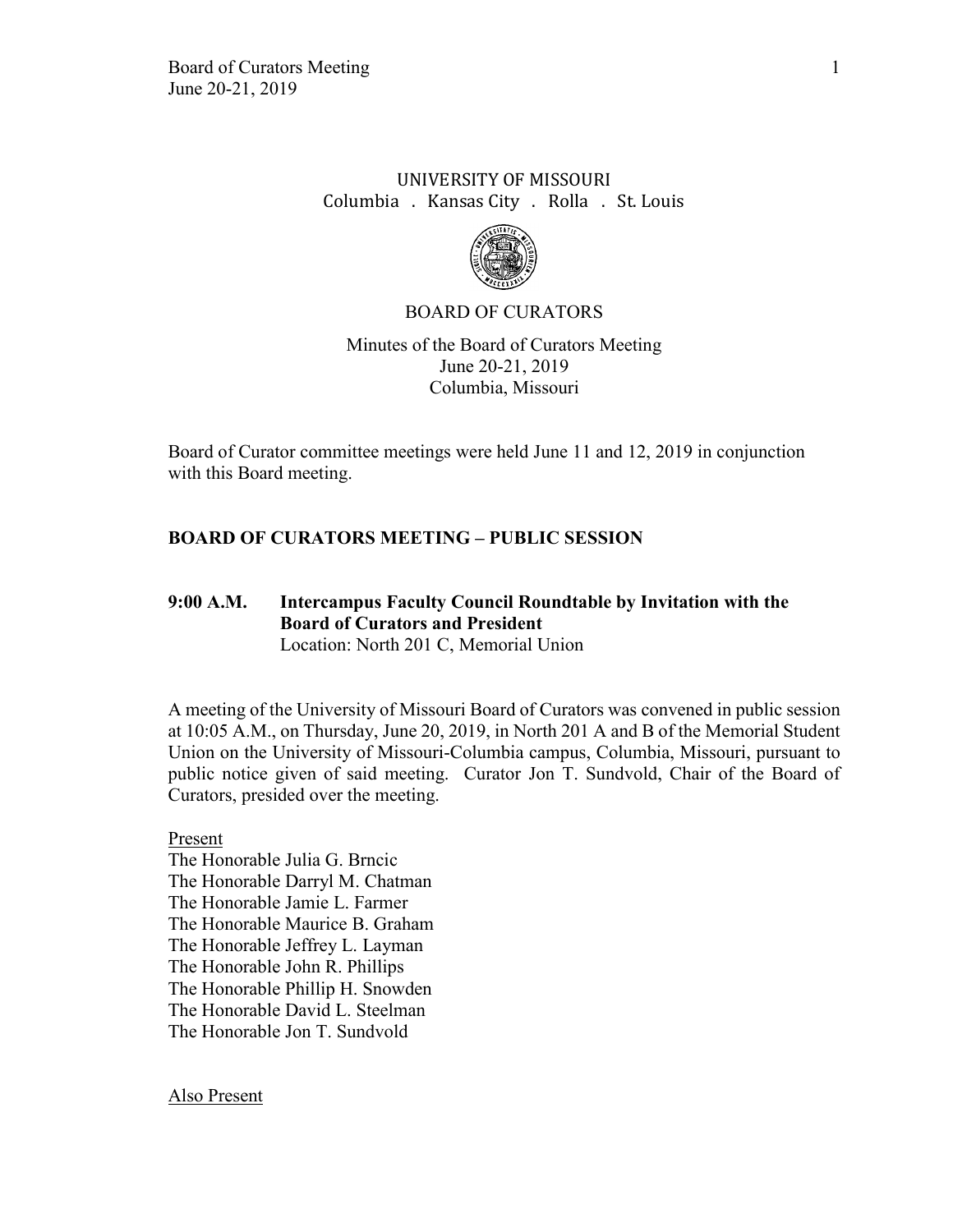Dr. Mun Y. Choi, President Mr. Stephen J. Owens, General Counsel Ms. Cindy Harmon, Secretary of the Board of Curators Mr. Avery Welker, Student Representative to the Board of Curators Dr. C. Mauli Agrawal, Chancellor, University of Missouri – Kansas City Dr. Gary K. Allen, Vice President for Information Technology Dr. Alexander Cartwright, Chancellor for University of Missouri-Columbia Mr. Jonathan Curtright, Chief Executive Officer, MU Health Ms. Kamrhan Farwell, Chief Marketing and Communications Officer Ms. Marsha Fischer, Chief Human Resources Officer Dr. Thomas F. George, Chancellor for University of Missouri-St. Louis Dr. Steven W. Graham, Senior Associate Vice President for Academic Affairs Ms. Christine Holt, Chief of Staff, UM System Mr. Kevin McDonald, Chief Diversity Officer Dr. Mark McIntosh, Vice President for Research and Economic Development Dr. Chris Maples, Interim Chancellor for Missouri University of Science and Technology Ms. Michelle Piranio, Interim Chief Audit Executive Mr. Ryan D. Rapp, Vice President for Finance Dr. Marshall Stewart, Vice Chancellor, Extension and Engagement Mr. Christian Basi, Director of Media Relations Media representatives

## **10:05 A.M. Public Session**

#### **General Business**

University of Missouri Board Chair's Report – presented by Chair Sundvold (slides on file)

Chair Sundvold presented on strengths of UM System. Chair Sundvold recognized Curators' Distinguished Professors and spoke to the strength of the Precision Health Initiative.

Marshall Stewart discussed ways the University of Missouri System is responding to recent flooding and tornado damage in the state.

University of Missouri System President's Report – presented by President Choi (slides on file)

President Choi recognized Presidential Excellence awardees and Presidential Engagement Fellows. President Choi also presented updates for the Research and Creative Works and Student Success Compacts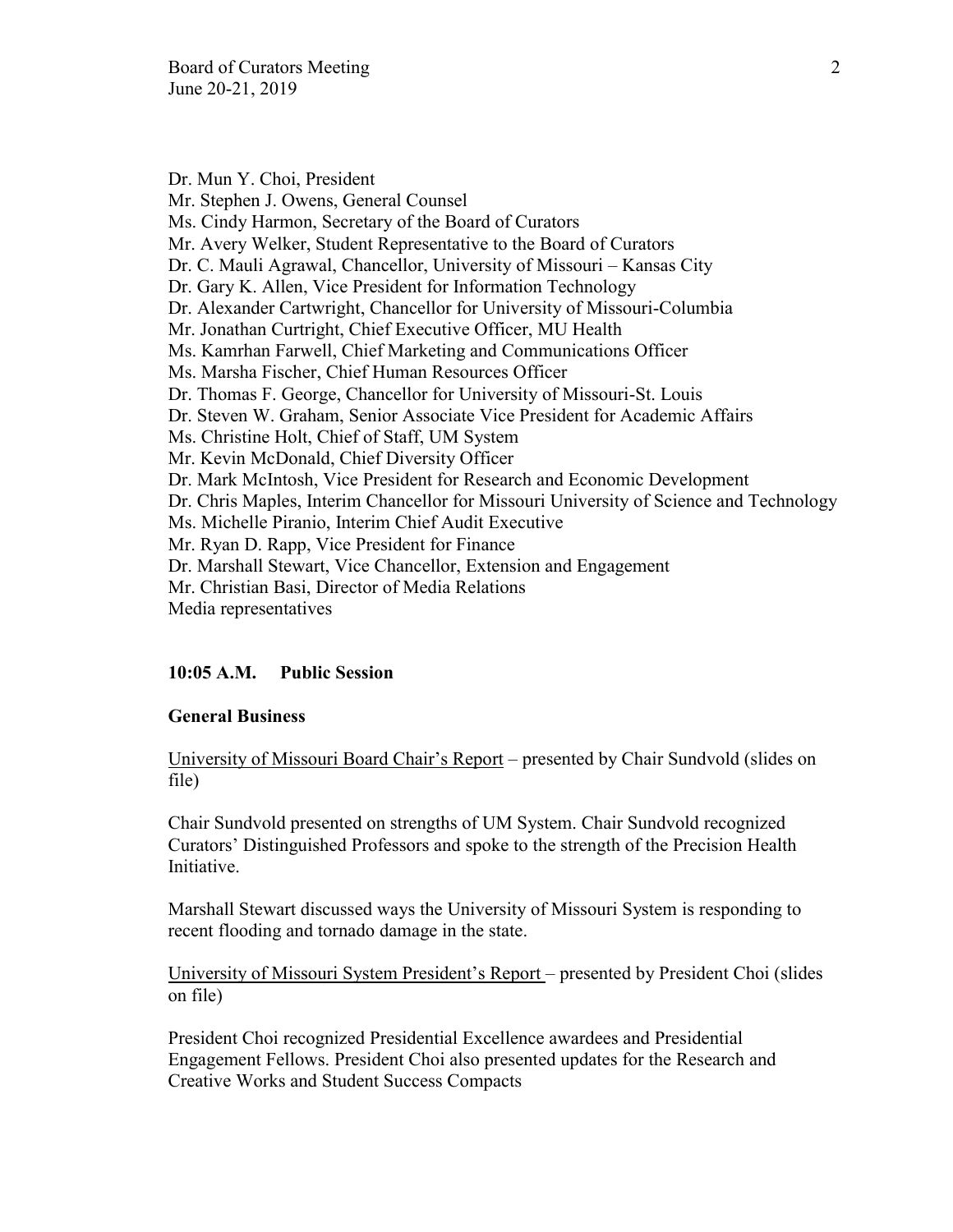EQ Student Accelerator winner presentations were made by: Teanna Bass and Libby Martin from MU.

Student Representative to the Board of Curators Report – Given the summer break for students, Avery Welker's presentation was canceled.

## **Consent Agenda**

It was endorsed by President Choi, moved by Curator Graham and seconded by Curator Brncic, that the following items be approved by consent agenda:

### **CONSENT AGENDA**

#### **Action**

- 1. Minutes, April 11, 2019 Board of Curators Meeting
- 2. Minutes, April 11, 2019 Board of Curators Committee Meetings
- 3. Minutes, March 27, 2019 Board of Curators Special Meeting
- 4. Minutes, May 15, 2019 Board of Curators Special Meeting and Finance Committee Meeting
- 5. Degrees, Summer Semester 2019 for all campuses
- 6. Project Approval, MU Gas Turbine Building Chilled Water Plant Addition
- 7. Project Approval, MU Library Depository Construct Phase 2
- 1. Minutes, April 11, 2019 Board of Curators Meeting as provided to the curators for review and approval.
- 2. Minutes, April 11, 2019 Board of Curators Committee Meetings as provided to the curators for review and approval.
- 3. Minutes, March 27, 2019 Board of Curators Special Meeting as provided to the curators for review and approval.
- 4. Minutes, May 15, 2019 Board of Curators Special Meeting and Finance Committee Meeting – as provided to the curators for review and approval.
- 5. Degrees, Summer Semester 2019 for all campuses –

that the action of the President of the University of Missouri System in awarding degrees and certificates to candidates recommended by the various faculties and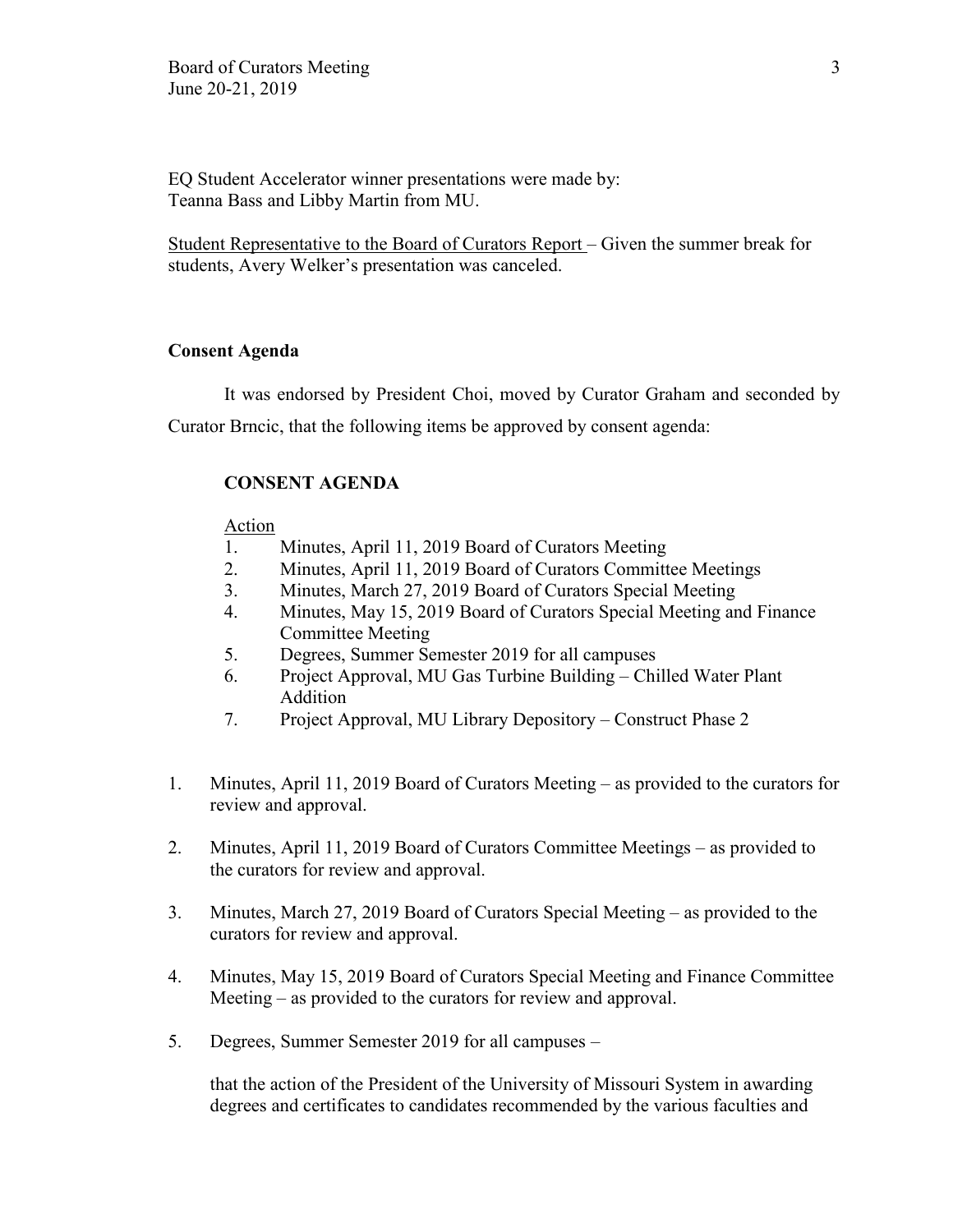committees of the four University of Missouri System campuses who fulfill the requirements for such degrees and certificates at the end of the Summer Semester 2019, shall be approved, and that the lists of said students who have been awarded degrees and certificates be included in the records of the meeting.

6. Project Approval, MU Gas Turbine Building – Chilled Water Plant Addition –

the project approval for the Gas Turbine Building – Chilled Water Addition, MU

| Funding of the project budget is from: |       |              |
|----------------------------------------|-------|--------------|
| Reserve for Utility Expansion          |       | \$5,490,400  |
| Utility Maintenance & Repair Reserves  |       | \$5,484,600  |
| <b>Campus Reserves</b>                 |       | \$10,750,000 |
|                                        | Total | \$21,725,000 |

7. Project Approval, MU Library Depository – Construct Phase 2

the project approval for the MU University of Missouri Library Depository– Construct Phase 2

| Funding of the project budget is from: |       |             |
|----------------------------------------|-------|-------------|
| Campus Reserves                        |       | \$7,000,000 |
|                                        | Total | \$7,000,000 |

The motion carried unanimously (9-0) by voice vote with no abstentions.

Board of Curators standing committee Chair reports began at 11:05 A.M. and concluded at 12:30 P.M. on Thursday, June 20, 2019. Committee actions were presented to the full Board for action following committee votes taken during committee meetings held the week of June 10, 2019.

#### **Finance Chair Report**

Curator Brncic provided an overview of committee business.

UM Fiscal Year 2020 Operating Budget and Five-Year Financial Plan, UM – presented by Vice President Rapp (slides and information on file)

It was recommended by the respective Chancellors, endorsed by President Mun Y.

Choi, recommended by the Finance Committee, moved by Curator Brncic and seconded

by Curator Steelman, that the following recommendations be approved: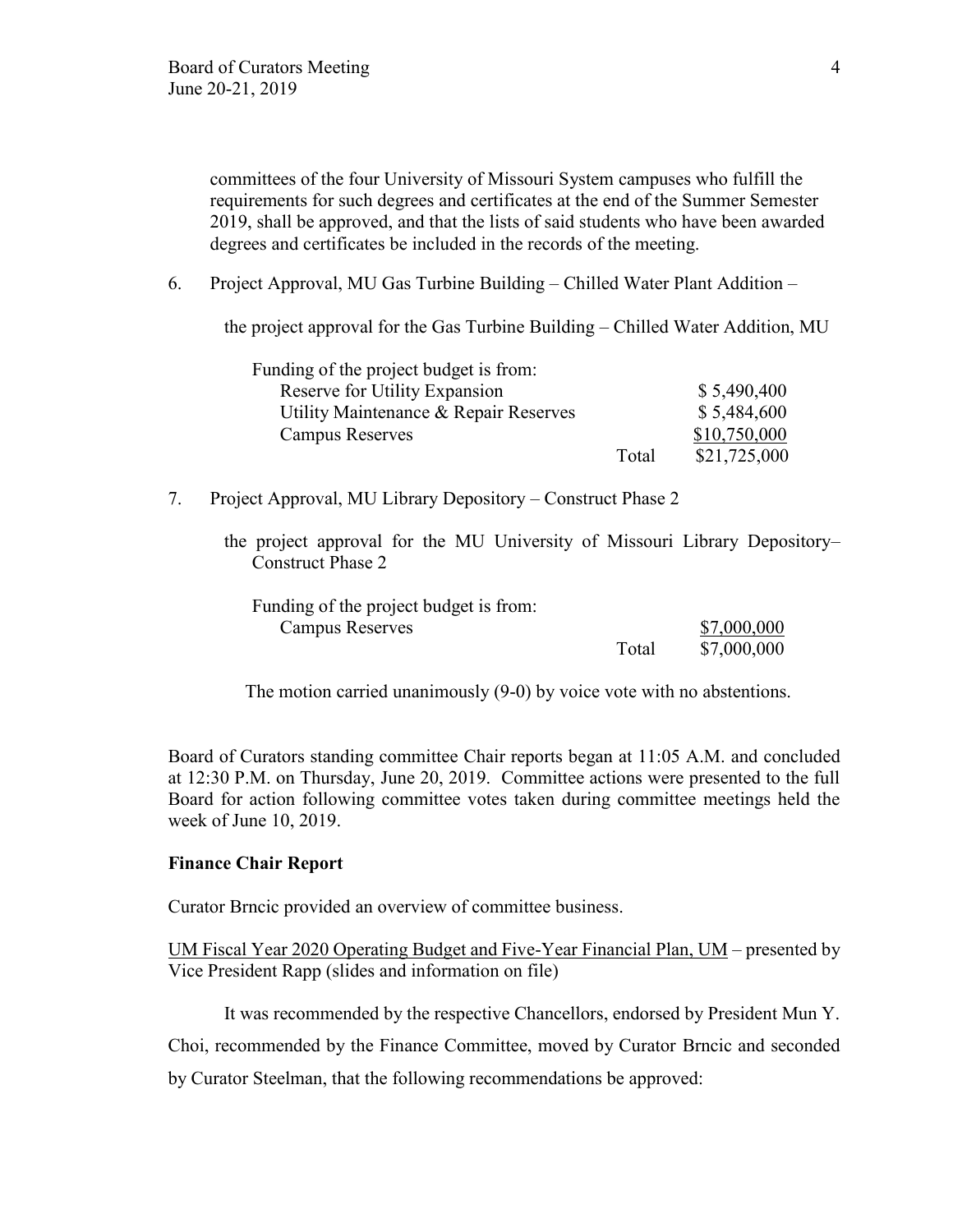- that the President of the University System be authorized to develop the FY 20 budgets in accordance with the attached planning assumptions and financial summaries, which include the allocation of FY 20 state appropriations less  $3.0\%$ statutory withholdings.
- that the President of the University System be authorized to: (a) make required changes to working capital and reserve funds and (b) make supplemental allocations within the funds available to the several campuses and programs, such allocations to be made on the basis of priority and need. The President will report periodically to the Board of Curators any material changes in sources and uses of current funds;
- that the operating budget for FY 20 and allocation as stated herein can be modified as necessary by the President to bring the same into harmony with the state appropriations as finally approved by the governor and any withholdings in excess of those shown above.

The motion carried unanimously (9-0) by voice vote with no abstentions.

Fiscal Year 2021 State Appropriations Request for Operations, UM – presented by Vice President Rapp (slides and information on file)

It was recommended by Vice President Ryan Rapp, endorsed by President Mun Y.

Choi, recommended by the Finance Committee, moved by Curator Brncic and seconded by Curator Graham, that the following recommendations be approved:

The President is authorized to file a request for state appropriations for operations as follows:

- (1) Funding the Core Operations including line items of \$426.52 million;
- (2) Submit new requests for the following estimated amounts with the President having authority to adjust the amounts as he deems appropriate; any material deviation will be reviewed with the Board:
	- Equity Funding increase of \$28.8 million;
	- Performance Funding increase of 2% or \$8.32 million;
	- Facility Maintenance and Repair of \$8.0 million;
	- MoExcels proposal up to \$20.0 million as part of the MDHE process and request appropriated funds as needed;
- (3) Submit Other Curator Programs Requests which includes core funding of \$7.78 million and new requests of approximately \$0.43 million; and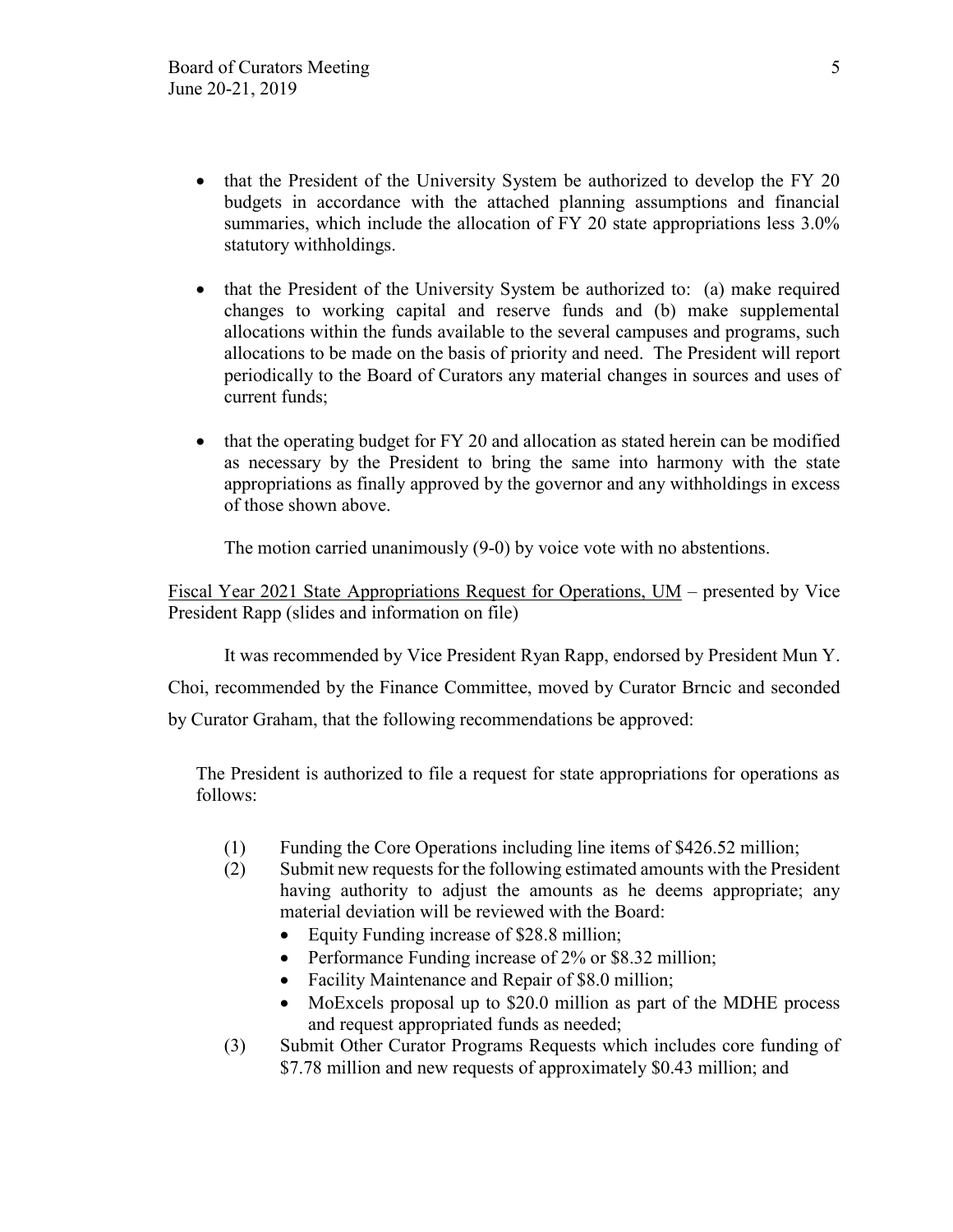(4) Submit requests in Accordance with Legislative Requirements of approximately \$7.7 million.

The motion carried unanimously (9-0) by voice vote with no abstentions.

Fiscal Year 2021 State Capital Appropriations Request for Capital Improvements, UM – presented by Vice President Rapp

It was recommended by Chancellor Cartwright, Chancellor Agrawal, Interim Chancellor Maples and Chancellor George, endorsed by President Choi, recommended by the Finance Committee, moved by Curator Brncic and seconded by Curator Graham, that the following action be approved:

> That President Choi be authorized to submit to the appropriate state offices the University's Fiscal Year 2021 State Capital Appropriations Request as shown on the accompanying schedule (and as on file with the minutes of this meeting).

The motion carried unanimously (9-0) by voice vote with no abstentions.

#### **Compensation and Human Resources Committee Meeting**

The only business in public session for this committee was a resolution for an Executive Session.

#### **Academic, Student Affairs and Research and Economic Development Chair Report**

Curator Chatman provided an overview of committee business.

New Degree Proposal, Bachelors of Arts Constitutional Democracy, University of Missouri - Columbia – presented by Senior Associate Vice President Graham (information on file)

It was recommended by Sr. Associate Vice President Steve Graham, endorsed by President Mun Choi, recommended by the Academic, Student Affairs, & RED Committee, moved by Curator Chatman, seconded by Curator Snowden, that the following action be approved: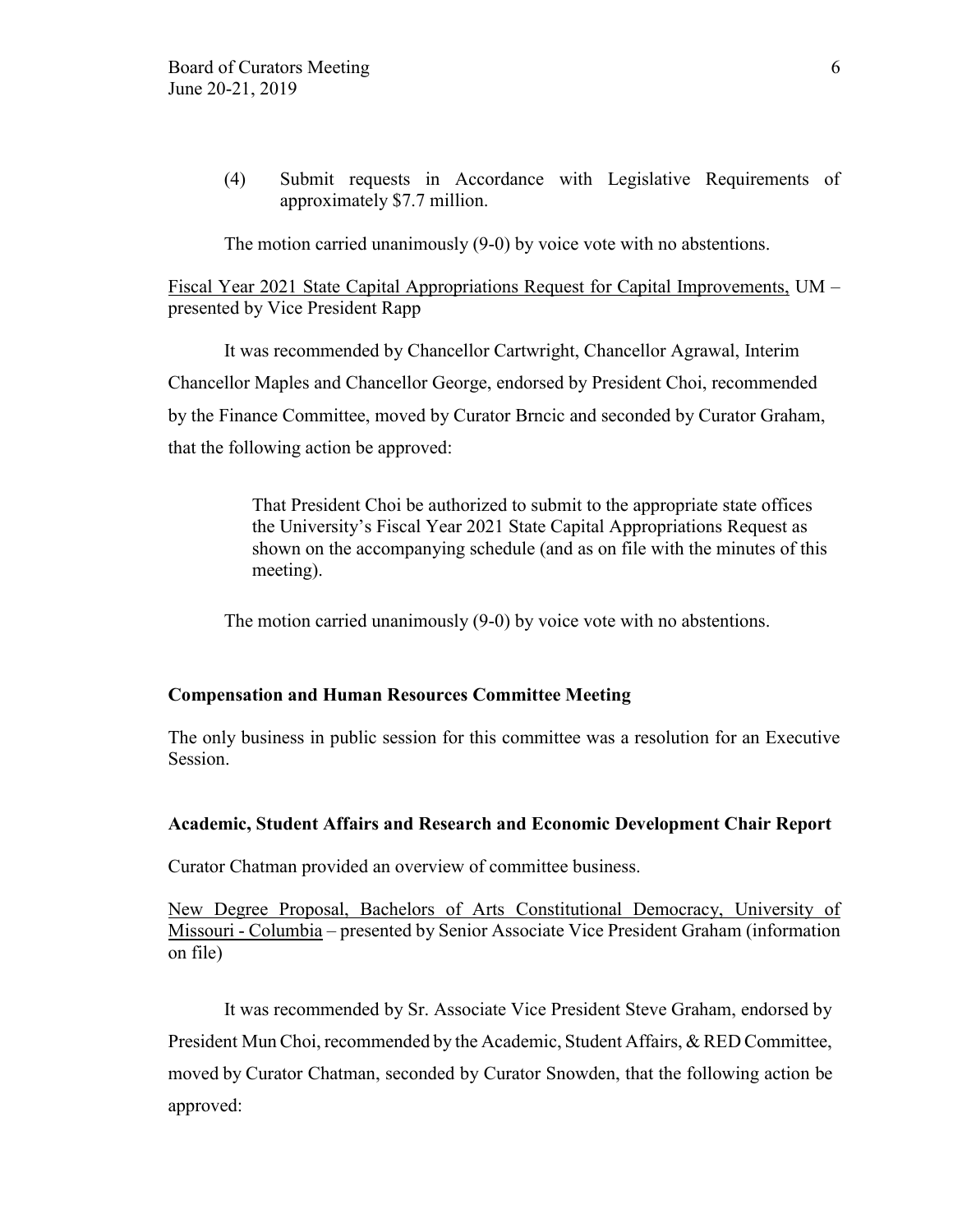that the University of Missouri - Columbia be authorized to submit the attached proposal (as on file with the minutes of this meeting) for a BA Constitutional Democracy to the Coordinating Board for Higher Education for approval.

The motion carried unanimously (9-0) by voice vote with no abstentions.

Masters of Arts Atlantic History and Politics, University of Missouri - Columbia – presented by Senior Associate Vice President Graham (information on file)

It was recommended by Sr. Associate Vice President Steve Graham, endorsed by President Mun Choi, recommended by the Academic, Student Affairs, & RED Committee, moved by Curator Chatman, seconded by Curator Snowden, that the following action be approved:

that the University of Missouri - Columbia be authorized to submit the attached proposal (as on file with the minutes of this meeting) for a MA Atlantic History and Politics to the Coordinating Board for Higher Education for approval.

The motion carried unanimously (9-0) by voice vote with no abstentions.

#### **Audit Committee Meeting**

Curator Layman provided time for discussion of committee business.

Internal Audit and Consulting Annual Report, UM – presented by Michelle Piranio (information and slides on file for this information only item)

Fiscal Year 2020 Risk Assessment and Internal Audit Plan, UM – presented by Michelle Piranio (information and slides on file)

It was recommended by Vice President Rapp, endorsed by President Choi, recommended by the Audit Committee, moved by Curator Layman, seconded by Curator Snowden, that the attached Fiscal Year 2020 Risk Assessment and Internal Audit Plan be approved. The report presented is on file with the minutes of this meeting.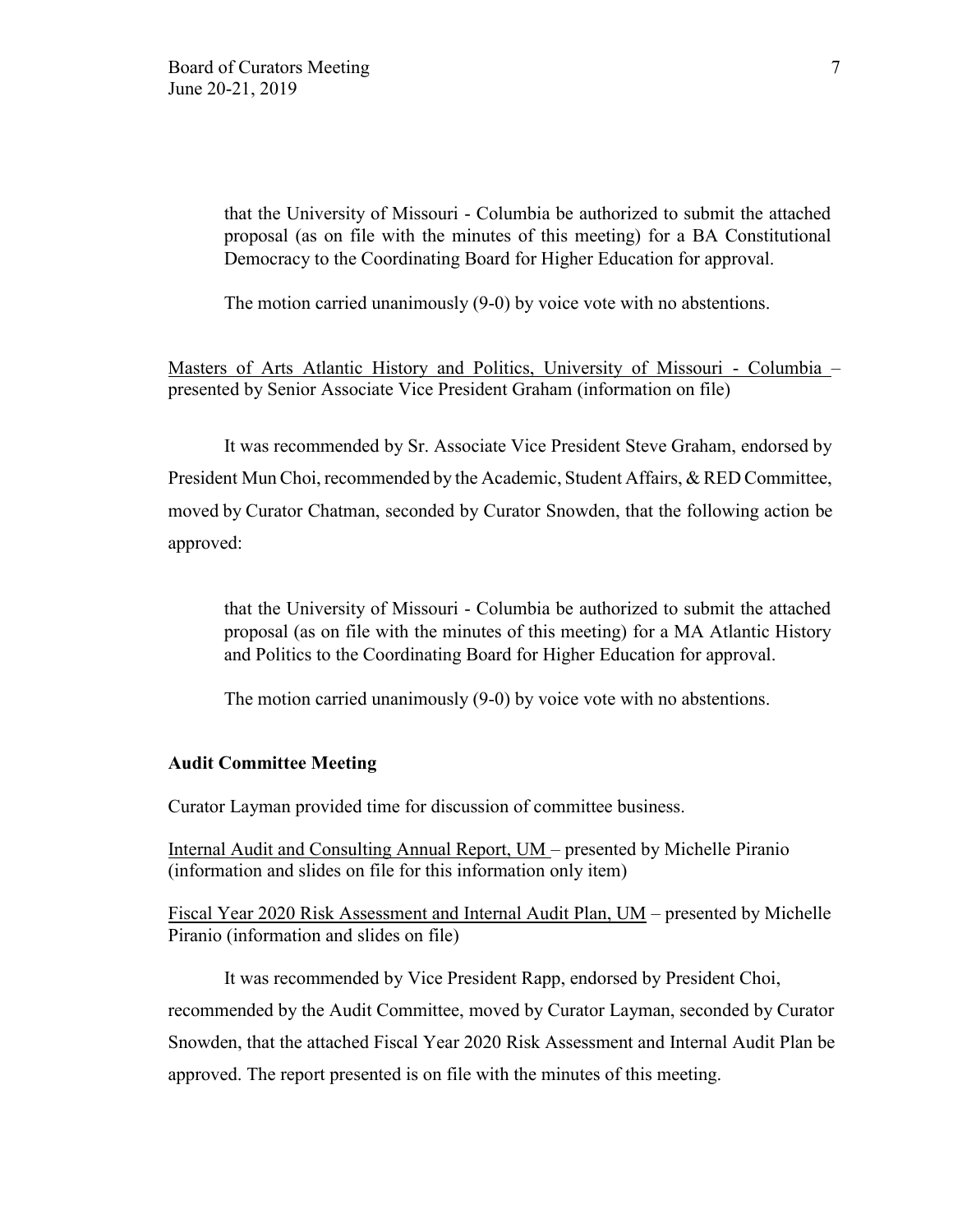The motion carried unanimously (9-0) by voice vote with no abstentions.

## **Health Affairs Chair Report**

Curator Graham provided an overview of committee business.

Information

- 1. Quarterly Compliance Report, MU Health (information and slides on file)
- 2. Quarterly Financial Report, MU Health (information and slides on file)

MU Health Care Annual Report – presented by Jonathan Curtright and Interim Dean Steve Zweig (slides on file for this information item)

A report was presented that included:

- MU Health Care
	- o Performance Metrics FY19
	- o Operational Excellence
	- o Focus Now and Into the Future
	- o MU Health Strategic Planning
- School of Medicine Update
	- o MU School of Medicine Now and Into the Future
	- o Strategic planning for research
- **12:30 P.M. Luncheon by invitation for the Board of Curators, President, General Officers and Intercampus Staff Advisory Council Members** North 214 B and C, Memorial Union

## **1:40 P.M. Reconvened Public Session**

A meeting of the University of Missouri Board of Curators was reconvened in public session at 1:40 P.M., on Thursday, June 20, 2019, in North 201 A and B of the Memorial Student Union on the University of Missouri-Columbia campus, Columbia, Missouri, pursuant to public notice given of said meeting. Curator Jon T. Sundvold, Chair of the Board of Curators, presided over the meeting.

Present The Honorable Julia G. Brncic The Honorable Darryl M. Chatman The Honorable Jamie L. Farmer The Honorable Maurice B. Graham The Honorable Jeffrey L. Layman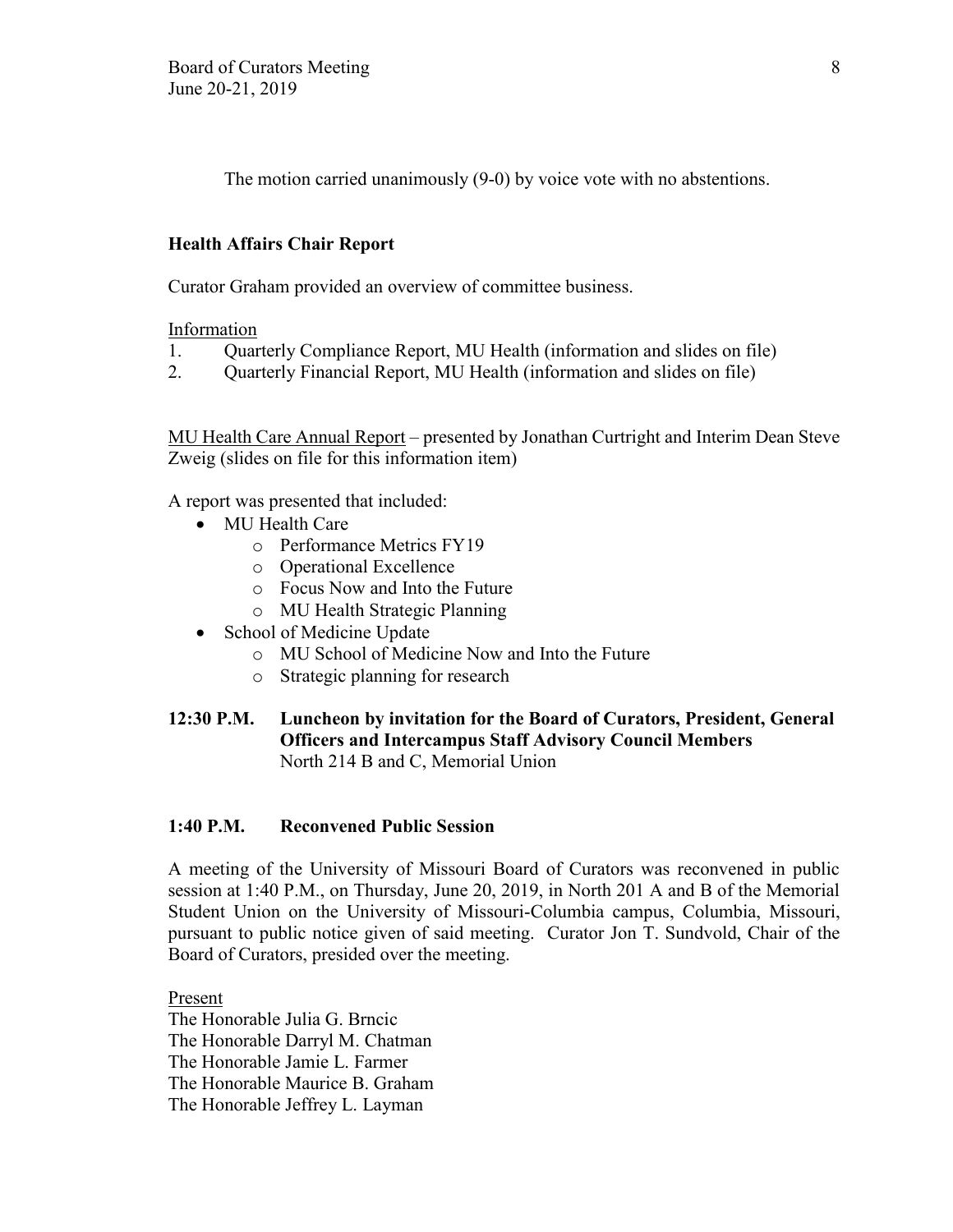Board of Curators Meeting 9 June 20-21, 2019

The Honorable John R. Phillips The Honorable Phillip H. Snowden The Honorable David L. Steelman The Honorable Jon T. Sundvold

### Also Present

Dr. Mun Y. Choi, President Mr. Stephen J. Owens, General Counsel Ms. Cindy Harmon, Secretary of the Board of Curators Mr. Avery Welker, Student Representative to the Board of Curators Dr. C. Mauli Agrawal, Chancellor, University of Missouri – Kansas City Dr. Gary K. Allen, Vice President for Information Technology Dr. Alexander Cartwright, Chancellor for University of Missouri-Columbia Mr. Jonathan Curtright, Chief Executive Officer, MU Health Ms. Kamrhan Farwell, Chief Marketing and Communications Officer Ms. Marsha Fischer, Chief Human Resources Officer Dr. Thomas F. George, Chancellor for University of Missouri-St. Louis Dr. Steven W. Graham, Senior Associate Vice President for Academic Affairs Ms. Christine Holt, Chief of Staff, UM System Mr. Kevin McDonald, Chief Diversity Officer Dr. Mark McIntosh, Vice President for Research and Economic Development Dr. Chris Maples, Interim Chancellor for Missouri University of Science and Technology Ms. Michelle Piranio, Interim Chief Audit Executive Mr. Ryan D. Rapp, Vice President for Finance Dr. Marshall Stewart, Vice Chancellor, Extension and Engagement Mr. Christian Basi, Director of Media Relations Media representatives

#### **General Business**

Transformation Update and Information Technology Annual Report – presented by Vice President Allen (slides on file for this information item)

#### Resolution for Kevin G. McDonald, J.D., Ed.D

It was endorsed by President Choi, recommended by Chair Sundvold, moved by Curator Graham and seconded by Curator Steelman, that the following resolution recognizing the dedicated service of Kevin G. McDonald, J.D., Ed.D to the University be approved: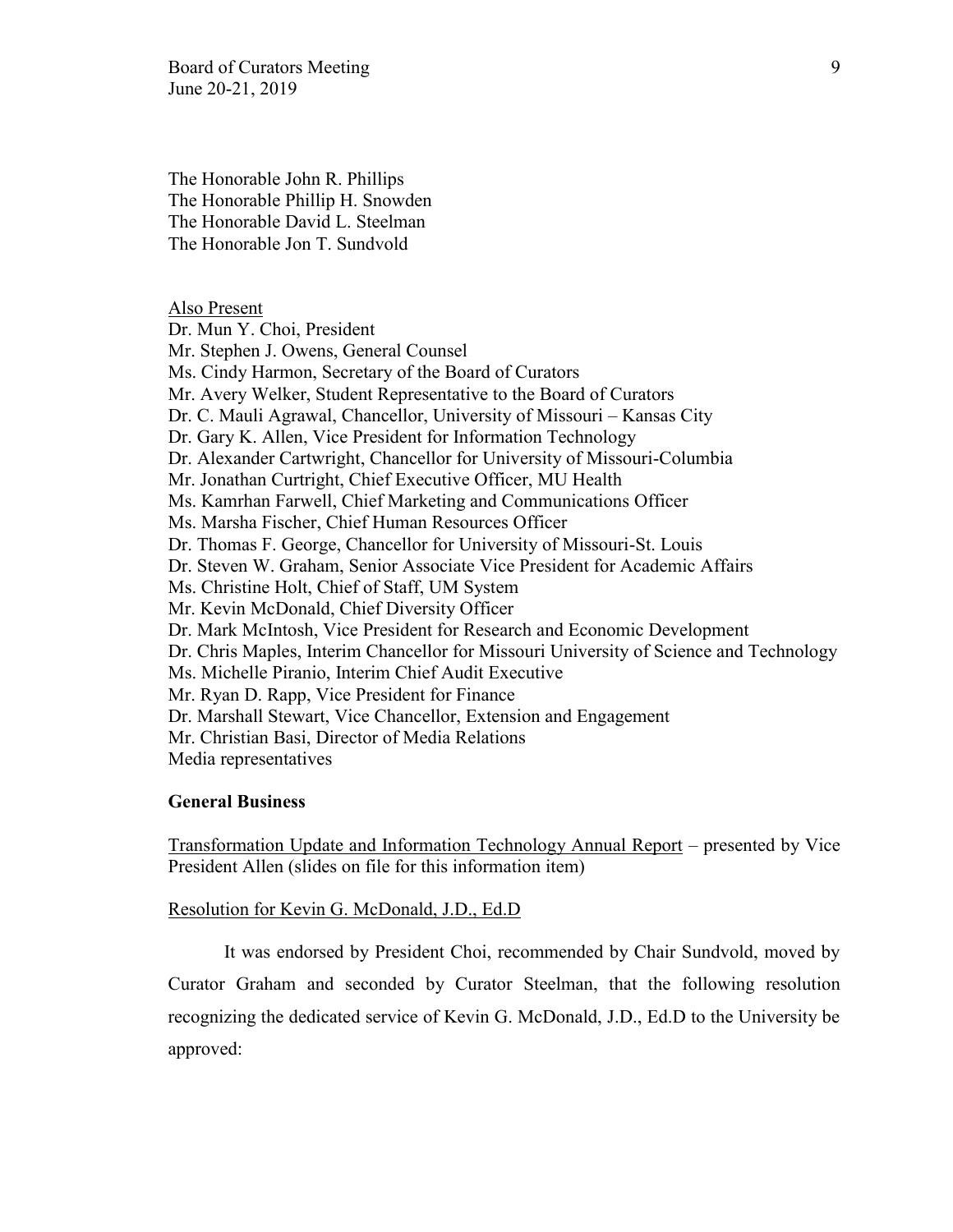**WHEREAS,** Kevin G. McDonald, J.D., Ed.D., has served with distinction as the first UM System Chief Diversity, Equity and Inclusion Officer, from June 1, 2016 and dually as MU Vice Chancellor for Inclusion, Diversity & Equity, from July 1, 2017, until July 26, 2019; and

**WHEREAS,** prior to joining the University of Missouri, he explored and implemented proactive diversity measures for nearly 15 years at Johns Hopkins University, Virginia Tech, and Rochester Institute of Technology; and

**WHEREAS**, he laid the foundation of the Inclusive Excellence Framework across the UM System and all four institutions, as a means to move the university towards achieving their diversity and inclusion goals. He created and directed initiatives designed for leadership development, student success, and improving multicultural competencies for campus and System constituency; and

**WHEREAS,** Kevin shared his expertise and leadership skills with many national organizations; College Board; Dale Carnegie; the City of Columbia; Boone County; state agencies; and colleges and universities across the United States; and

**WHEREAS,** he created, refined, and implemented a leadership development and mentoring initiative aimed at improving access and academic outcomes for underrepresented high school students. The initiative is currently a partnership with public school districts in Columbia, Kansas City, and Jefferson City, Missouri; and

**WHEREAS,** his leadership inspired dozens of businesses and organizations in the local community, county and throughout the state to adopt the Inclusive Excellence Framework; and

**WHEREAS,** he is a dedicated leader who advocates for honesty, transparency, and collaboration, and seeks opportunities to bring others together for innovative projects that serve members of our university community; and

**WHEREAS**, despite his many accomplishments and accolades, Kevin remains humble and gracious, and always seeks the opportunity to recognize the roles, talents and contribution of others. In all he does, Kevin is sure to stay thoughtful, consistent, forthright, transparent and principled—all with a smile; and

**WHEREAS,** President Mun Choi states: "We are grateful for Dr. McDonald's dedication to our faculty, students and staff in the pursuit of inclusive excellence. Dr. McDonald helped establish a framework and structure that we will continue to build upon as inclusion remains among our highest priorities."; and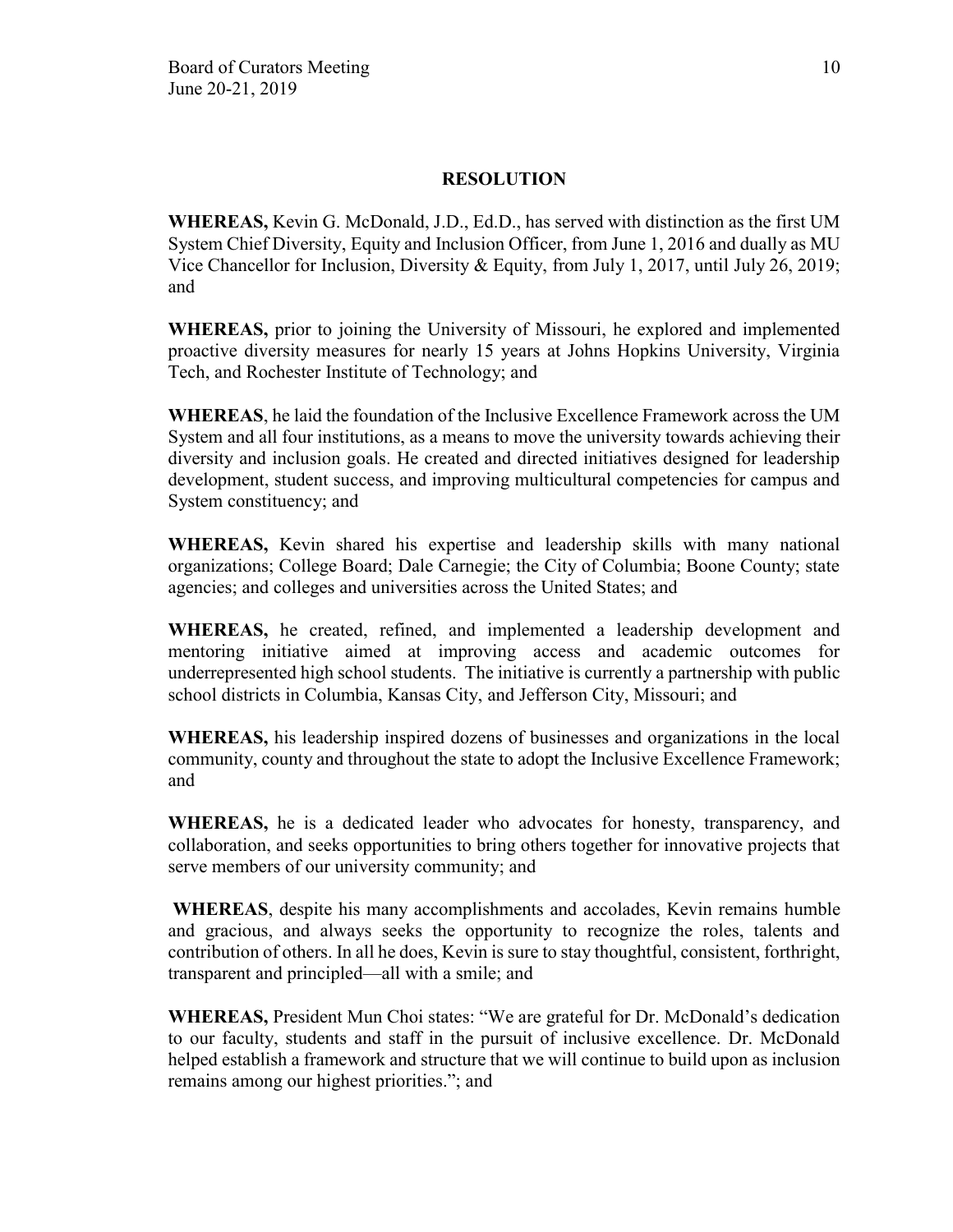**WHEREAS,** Chancellor Alex Cartwright states: "The impact Dr. McDonald has had on Missouri's flagship campus truly sets a tone for what it means to pursue inclusive excellence and grow together. We pledge to continue to carry out this important work for the benefit of our campus community."; and

**WHEREAS,** Kevin is a passionate, inspiring, and generous advocate, mentor, and champion to countless students, faculty, and staff; and in everything he does, he inspires and empowers everyone to manifest their full potential; and

**WHEREAS,** to him, the entire University Family repeats Kevin's favorite phrase, "Thanks a Million!":

**NOW, THEREFORE, BE IT RESOLVED,** that the Board of Curators, on behalf of the students, faculty, staff and alumni of the University of Missouri, and on behalf of the citizens of the State of Missouri, does hereby adopt this resolution in appreciation of the dedicated and devoted service of Kevin G. McDonald; and

**BE IT FURTHER RESOLVED,** that the Secretary of the Board of Curators cause this resolution to be spread upon the minutes of this meeting and a duly inscribed copy thereof be furnished to Kevin G. McDonald, J.D, Ed.D.

The motion carried unanimously (9-0) by voice vote with no abstentions.

Resolution for Gary K. Allen, DVM, Ph.D.

It was endorsed by President Choi, recommended by Chair Sundvold, moved by Curator Graham and seconded by Curator Layman, that the following resolution recognizing the dedicated service of Gary K. Allen, DVM, Ph.D to the University be approved:

## **RESOLUTION**

**WHEREAS,** Gary K. Allen, DVM, Ph.D., has served with distinction as Vice President of Information Technology and University of Missouri-Columbia Chief Information Officer from July 1, 2006 until September 1, 2019; and

**WHEREAS,** Dr. Allen has given over 32 years of service to the University of Missouri System and MU. Since being hired as a faculty member in the College of Veterinary Medicine in 1987, he served as a NIH Fellow in the School of Medicine Medical Informatics Group; was the Director of IT for the College of Veterinary Medicine, leading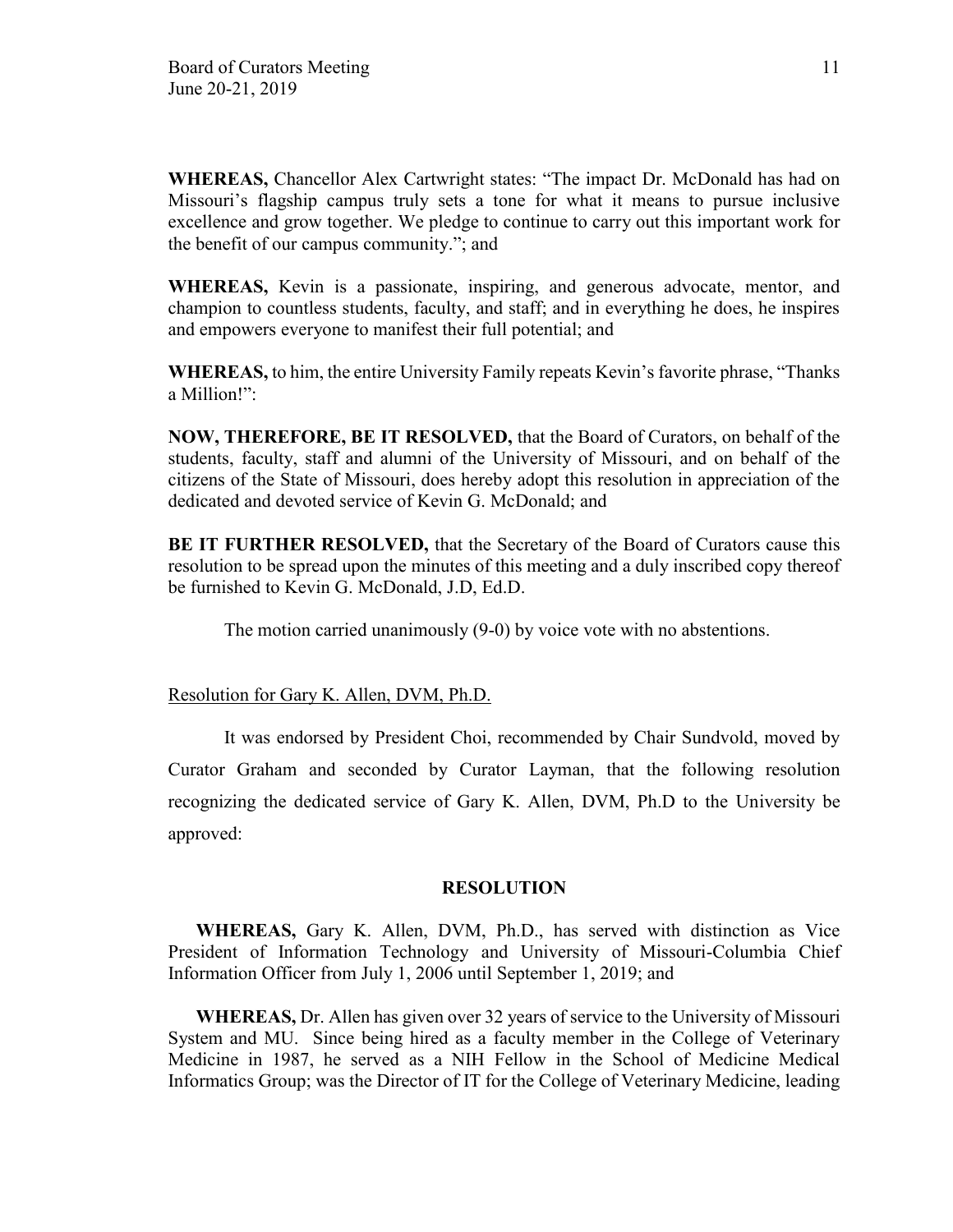the IT consolidation within the college; and served as Director of Advanced Computing Environments of Information Access and Technology Services; and

**WHEREAS,** he pioneered dual UM/MU reporting and led the merger of the UM System and MU IT departments into the combined Division of IT for extraordinary cost savings and elimination of duplications, and recently established the foundation for unification of IT organizations across the entirety of UM System, including MU, UMSL, UMKC and Missouri S&T; and

**WHEREAS,** he oversaw the establishment of both the Information Security program and UM Strategic Project Management Office, encouraging the adoption and use of project management best-practices, and also provided leadership to, and facilitated the extension of, MOREnet services into underserved areas of the state; and

**WHEREAS,** among his many accomplishments, Gary co-founded the UM Bioinformatics Consortium in 2001 and served as its Executive Director; and was a founder of and served continuously on the Executive Committee of the Great Plains Network, the first regional connector to Internet2 and a non-profit consortium aggregating networks through GigaPoP connections, and advocating for research on behalf of universities and community innovators across the Midwest and Great Plains regions; and

**WHEREAS,** Gary also served on the Board of Governors for the Tiger Institute, a technology partnership between MU HealthCare and the Cerner Corporation, and founded and served as the first chair of the Digital Accessibility Advisory Board, promoting a fully accessible digital campus; and

**WHEREAS,** President Mun Choi states: "Dr. Allen helped transform our IT services and made considerable progress towards unifying our four universities by upgrading our technology infrastructure. His remarkable achievements are only overshadowed by the incredible kindness and humility noted by all who work with him. Dr. Allen will be deeply missed by our community and we wish him true happiness in retirement."; and

**WHEREAS,** Chancellor Alex Cartwright states: "IT management at a flagship, research institution is no small feat. We cannot thank Dr. Allen enough for his years of service, his vision and his support of each of MU's critical missions."; and

**WHEREAS,** he formed the first Enterprise Architecture group within the Division of IT, including the initiation of the ITSRQ to align procurement processes and ensure compliance of infrastructure and services; and

**WHEREAS,** he displays a true love of the job that he does, which shows in the enthusiasm he displays, the effort he puts into every project he manages, and the knowledge he shares with others. His colleagues say*: "*He reminded us often, and appropriately, that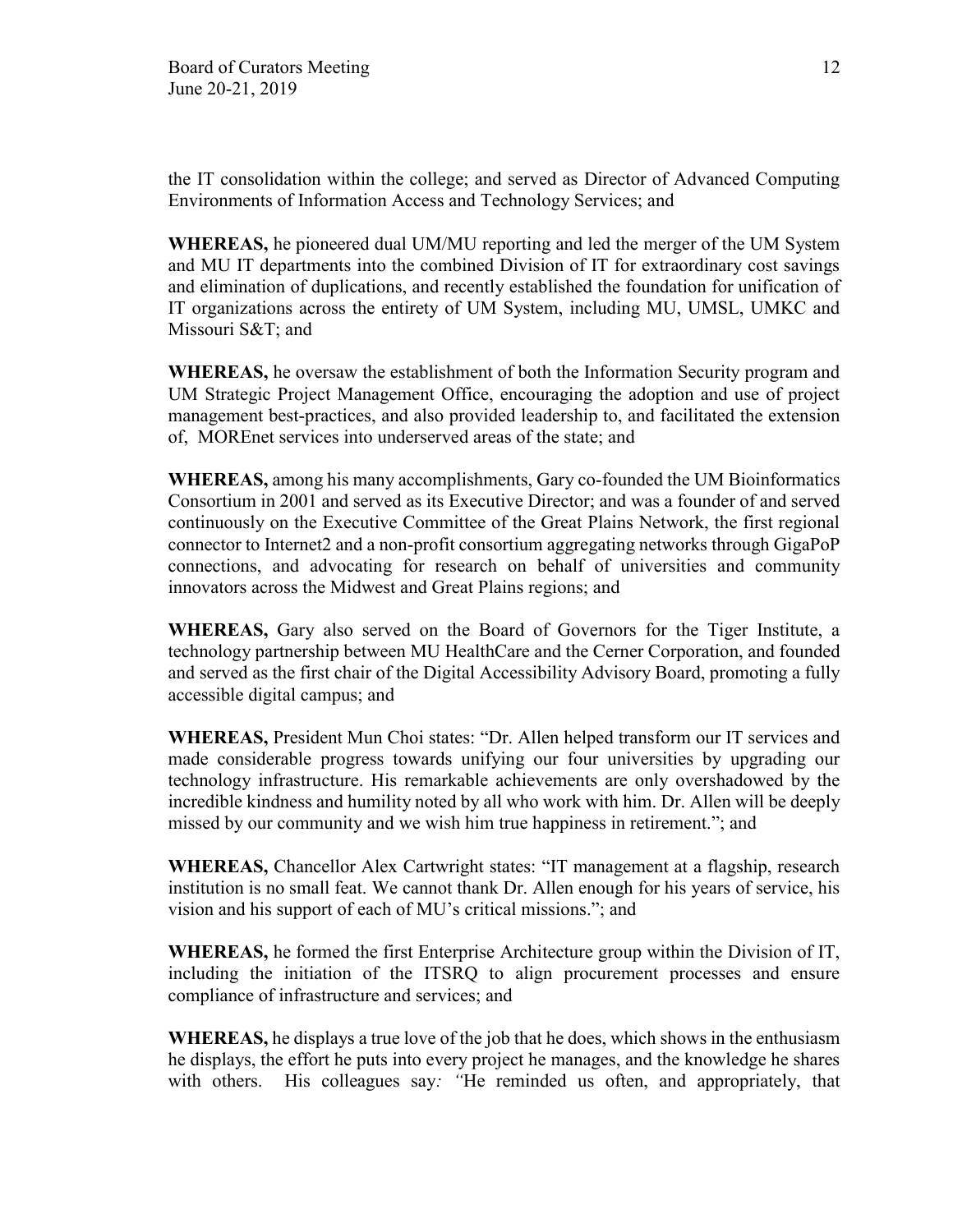Information Technology is about people, not technology" and "He fostered collaboration through compromise, striving to find "the third way"; and

**WHEREAS,** Gary taught his team that Starbursts and after dinner mints can, in fact, serve as lunch, and he singlehandedly suppressed the availability of Diet Coke within Columbia and surrounding communities:

**NOW, THEREFORE, BE IT RESOLVED,** that the Board of Curators, on behalf of the students, faculty, staff and alumni of the University of Missouri, and on behalf of the citizens of the State of Missouri, does hereby adopt this resolution in appreciation of the dedicated and devoted service of Gary K. Allen; and

**BE IT FURTHER RESOLVED,** that the Secretary of the Board of Curators cause this resolution to be spread upon the minutes of this meeting and a duly inscribed copy thereof be furnished to Gary K. Allen, DVM, Ph.D.

The motion carried unanimously (9-0) by voice vote with no abstentions.

University of Missouri – Columbia Student Presentations - Topic: Beyond the Lab – Mizzou Students Contribute to the States Wellbeing (Nicketa Coombs, M.Ed., Alek Willsey, PhD Candidate and Jesus Oropeza)

Good and Welfare of the Board – President Choi recognized Interim Chancellor Chris Maples of Missouri S&T and thanked him for his service and commitment to the University.

## Resolution for Executive Session of the Board of Curators Meeting, June 20-21, 2019

It was moved by Curator Graham and seconded by Curator Steelman, that there shall be an executive session with a closed record and closed vote of the Board of Curators meeting June 20-21, 2019 for consideration of:

- **Section 610.021(1), RSMo**, relating to matters identified in that provision, which include legal actions, causes of action or litigation, and confidential or privileged communications with counsel; and
- **Section 610.021(2), RSMo,** relating to matters identified in that provision, which include leasing, purchase, or sale of real estate; and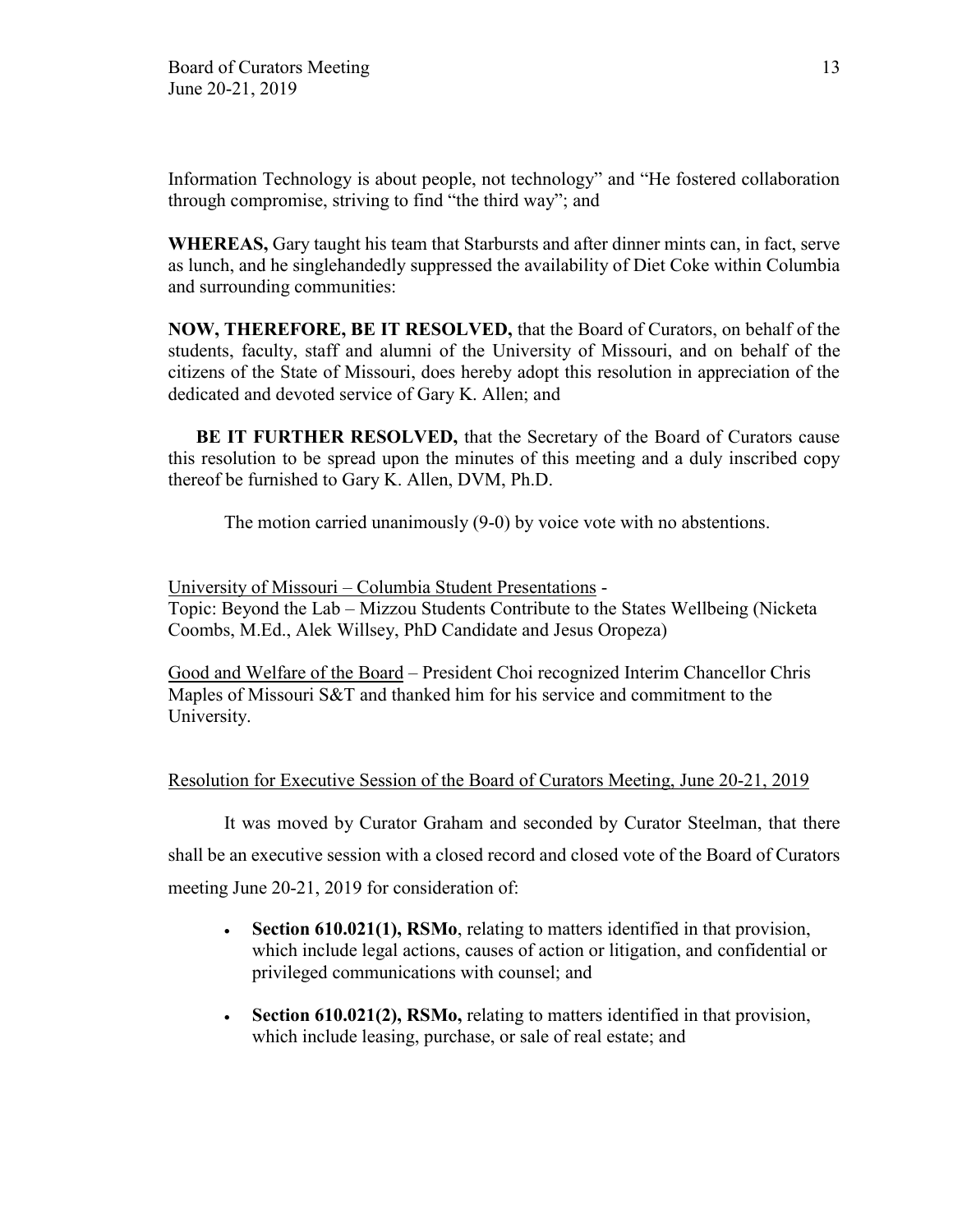- **Section 610.021(3), RSMo**, relating to matters identified in that provision, which include hiring, firing, disciplining, or promoting of particular employees; and
- **Section 610.021(12), RSMo,** relating to matters identified in that provision, which include sealed bids and related documents and sealed proposals and related documents or documents related to a negotiated contract; and
- **Section 610.021 (13), RSMo**, relating to matters identified in that provision, which include individually identifiable personnel records, performance ratings, or records pertaining to employees or applicants for employment; and
- **Section 610.021 (14), RSMo,** relating to matters identified in that provision, which include records which are protected from disclosure by law.

Roll call vote of the Board:

Curator Brncic voted yes. Curator Chatman was absent for vote. Curator Farmer voted yes. Curator Graham voted yes. Curator Layman voted yes. Curator Phillips voted yes. Curator Snowden voted yes. Curator Steelman voted yes. Curator Sundvold voted yes.

The motion carried.

The public session of the Board of Curators meeting recessed at 2:45 PM on June 20, 2019.

## **Board of Curators Meeting – Executive Session**

A meeting of the University of Missouri Board of Curators was convened in executive session at 3:15 P.M., on Thursday, June 20, 2019, in North 204 of the Memorial Student Union on the University of Missouri-Columbia campus, Columbia, Missouri, pursuant to public notice given of said meeting. Curator Jon T. Sundvold, Chair of the Board of Curators, presided over the meeting.

Present The Honorable Julia G. Brncic The Honorable Darryl M. Chatman The Honorable Jamie L. Farmer The Honorable Maurice B. Graham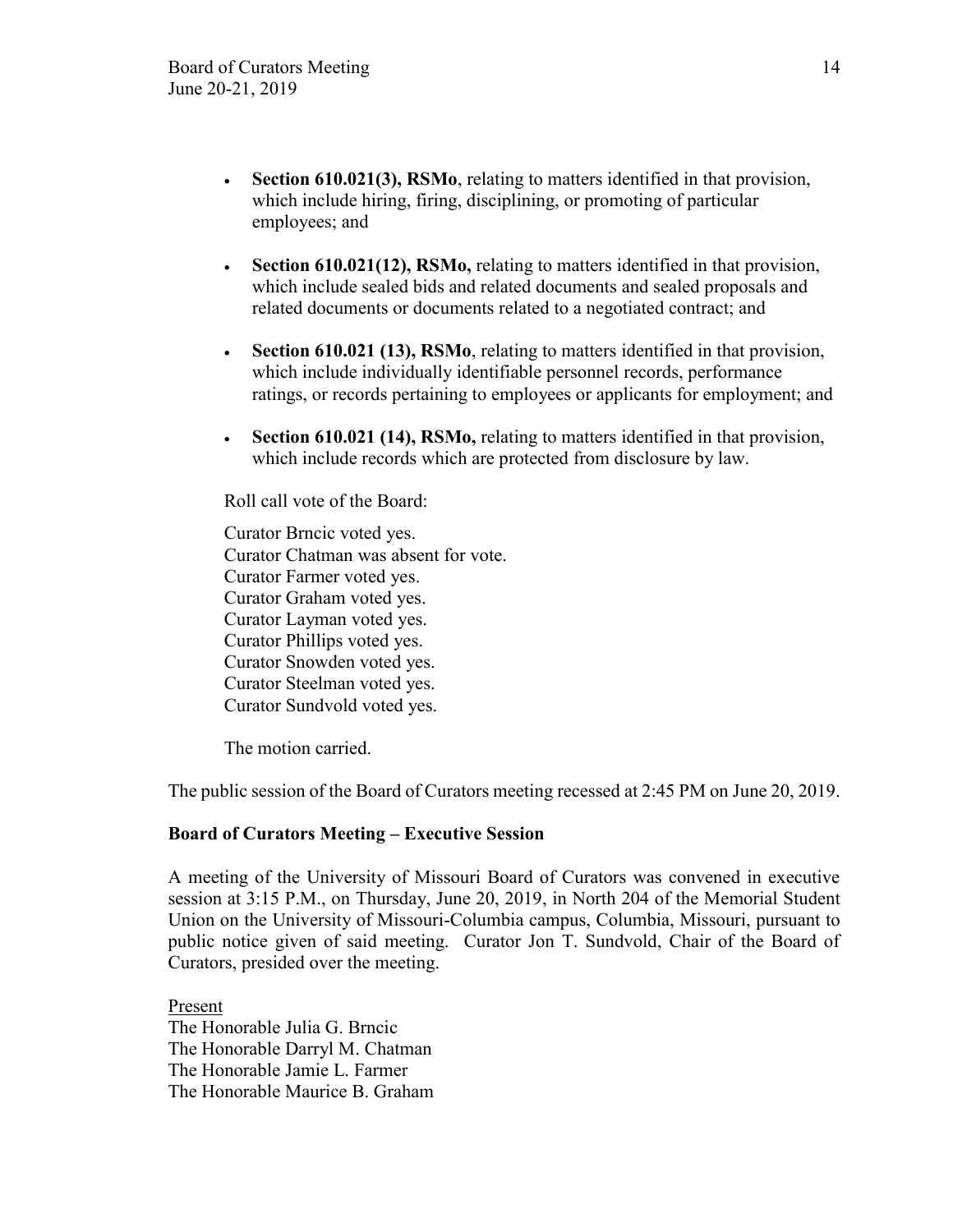Board of Curators Meeting 15 June 20-21, 2019

The Honorable Jeffrey L. Layman The Honorable John R. Phillips The Honorable Phillip H. Snowden The Honorable David L. Steelman The Honorable Jon T. Sundvold

Also Present Dr. Mun Y. Choi, President Mr. Stephen J. Owens, General Counsel Ms. Cindy Harmon, Secretary of the Board of Curators Mr. Avery Welker, Student Representative to the Board of Curators Ms. Kamrhan Farwell, Chief Marketing and Communications Officer Ms. Marsha Fischer, Chief Human Resources Officer Ms. Christine Holt, Chief of Staff, UM System Mr. Ryan D. Rapp, Vice President for Finance

Review of Consent Agenda – Executive Session – No discussion.

#### **Consent Agenda – Executive Session**

It was endorsed by President Choi, moved by Curator Snowden and seconded by

Curator Graham, that the following items be approved by consent agenda:

#### **CLOSED CONSENT AGENDA**

Action

- 1. Property Sale, UM
- 2. Property Lease, UM
- 3. Curators' Distinguished Professor, Virginia Blanton, UMKC
- 4. Curators' Distinguished Professor, Kun Cheng, UMKC
- 5. Curators' Distinguished Professor Emeritus, Wai Yim Ching, UMKC
- 6. Curators' Distinguished Professor Emeritus, Jerry Dias, UMKC
- 7. Curators' Distinguished Professor Emerita, Felicia Londre, UMKC
- 8. Curators' Distinguished Teaching Professor Emeritus, Dennis Merrill, UMKC
- 9. Curators' Distinguished Professor Emeritus, Jere Robert Francis, MU
- 1.  $\frac{302}{2}$ Property Sale, UM this item may be given public notice upon its completion.
- 2.  $\frac{303}{2}$ Property Lease, UM this item may be given public notice upon its completion.
- 3. Curators' Distinguished Professor, Virginia Blanton, UMKC –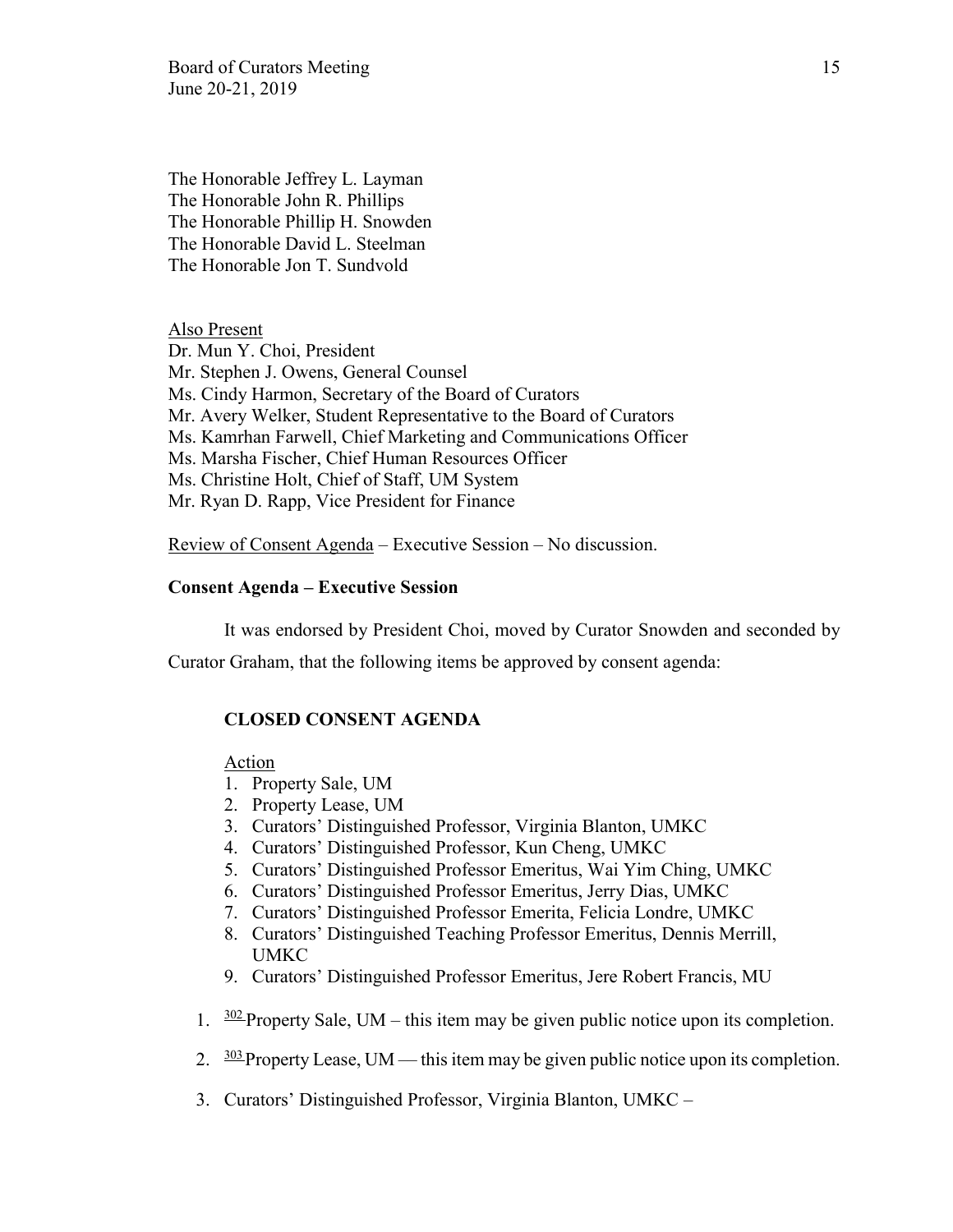that upon the recommendation of Chancellor Agrawal, the Provost, and the Senior Associate Vice President for Academic Affairs, it is recommended that Professor Virginia Blanton be named to the position University of Missouri Curators' Distinguished Professor, effective 07/01/2019. Professor Blanton will receive a \$10,000 annual stipend as long as she holds this position. \$5,000 will go to increased compensation (salary and benefits less applicable taxes) with the remaining \$5,000 available for professional expenses associated with her teaching, research, or creative activities. In accordance with Collected Rules and Regulations, 320.070, this appointment is for a period of five years which may be renewed at the discretion of the Chancellor.

4. Curators' Distinguished Professor, Kun Cheng, UMKC –

that upon the recommendation of Chancellor Agrawal, the Provost, and the Senior Associate Vice President for Academic Affairs, it is recommended that Professor Kun Cheng be named to the position University of Missouri Curators' Distinguished Professor, effective 07/01/2019. Professor Cheng will receive a \$10,000 annual stipend as long as he holds this position. \$5,000 will go to increased compensation (salary and benefits less applicable taxes) with the remaining \$5,000 available for professional expenses associated with his teaching, research, or creative activities. In accordance with Collected Rules and Regulations, 320.070, this appointment is for a period of five years which may be renewed at the discretion of the Chancellor.

5. Curators' Distinguished Professor Emeritus, Wai Yim Ching, UMKC –

that upon the recommendation of Chancellor Agrawal it is recommended that Professor Wai Yim Ching be named to the position University of Missouri Distinguished Professor Emeritus, effective 09/01/2019.

6. Curators' Distinguished Professor Emeritus, Jerry Dias, UMKC –

that upon the recommendation of Chancellor Agrawal it is recommended that Professor Jerry Dias be named to the position University of Missouri Distinguished Professor Emeritus, effective 09/01/2019.

7. Curators' Distinguished Professor Emerita, Felicia Londre, UMKC –

that upon the recommendation of Chancellor Agrawal it is recommended that Professor Felicia Londre be named to the position University of Missouri Distinguished Professor Emerita, effective 09/01/2019.

8. Curators' Distinguished Teaching Professor Emeritus, Dennis Merrill, UMKC –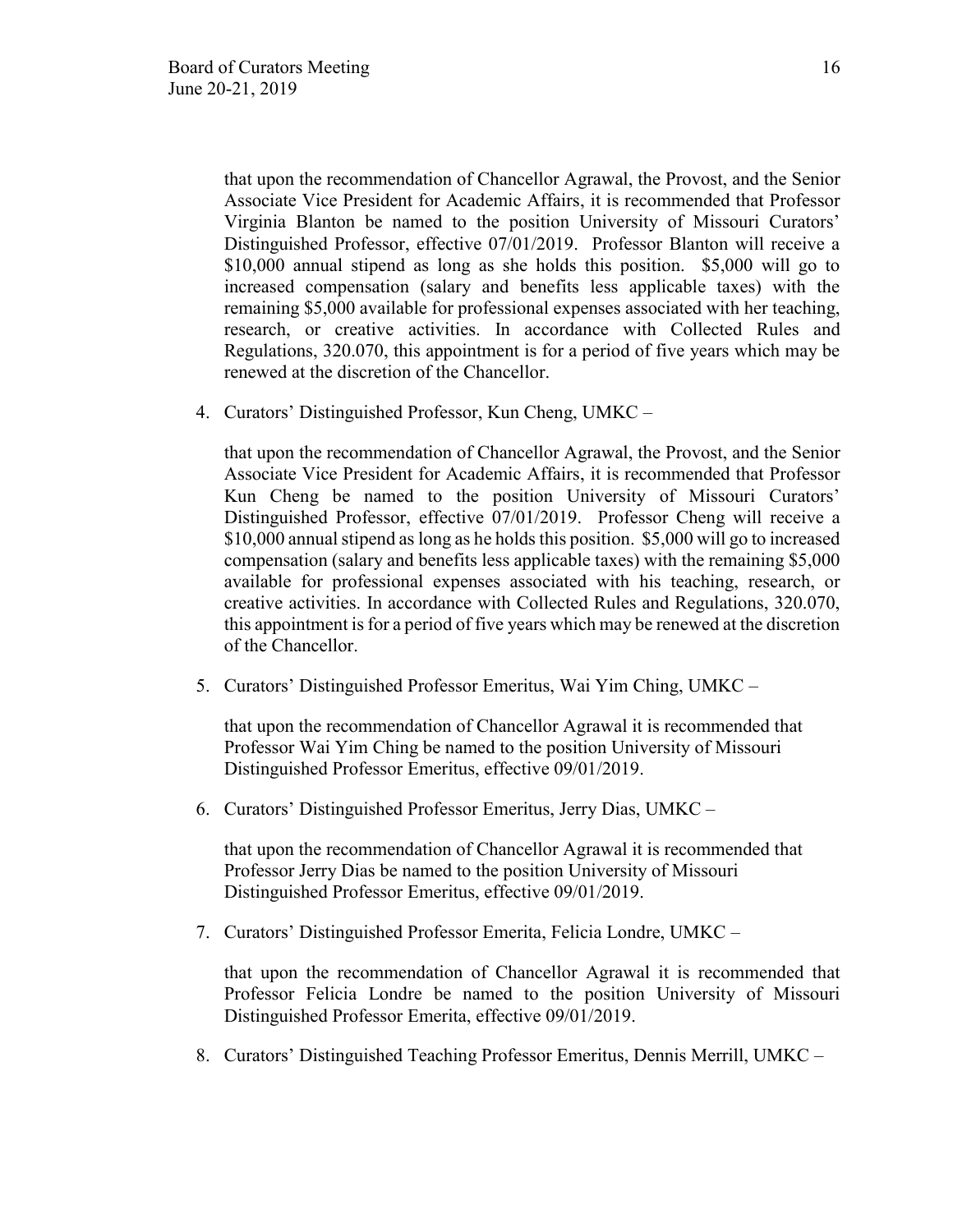that upon the recommendation of Chancellor Agrawal it is recommended that Professor Dennis Merrill be named to the position University of Missouri Distinguished Teaching Professor Emeritus, effective 09/01/2019.

9. Curators' Distinguished Professor Emeritus, Jere Robert Francis, MU –

that upon the recommendation of Chancellor Cartwright it is recommended that Professor Jere Robert Francis be named to the position University of Missouri Distinguished Professor Emeritus, effective 09/01/2019.

Roll Call Vote of the Full Board:

Curator Brncic voted yes. Curator Chatman voted yes. Curator Farmer voted yes. Curator Graham voted yes. Curator Layman voted yes. Curator Phillips voted yes. Curator Snowden voted yes. Curator Steelman voted yes. Curator Sundvold voted yes.

The motion carried.

#### **General Business**

Chancellor Agrawal and UMKC Athletic Director, Mr. Brandon Martin, joined the meeting.

UMKC Athletics Conference Change – presented by Chancellor Agrawal and Mr. Brandon Martin

It was recommended by Chancellor Agrawal, endorsed by President Choi, moved

by Curator Graham and seconded by Curator Brncic, that:

Pursuant to Collected Rule and Regulation 270.060.H, the Board of Curators approves University of Missouri – Kansas City's proposal to withdraw from the Western Athletic Conference for the purpose of affiliating with the Summit League on the same or substantially similar terms as those presented to the Board during its meeting of June 20-21, 2019, with the final agreements subject to approval by General Counsel as to legal form.

Roll Call Vote of the Full Board: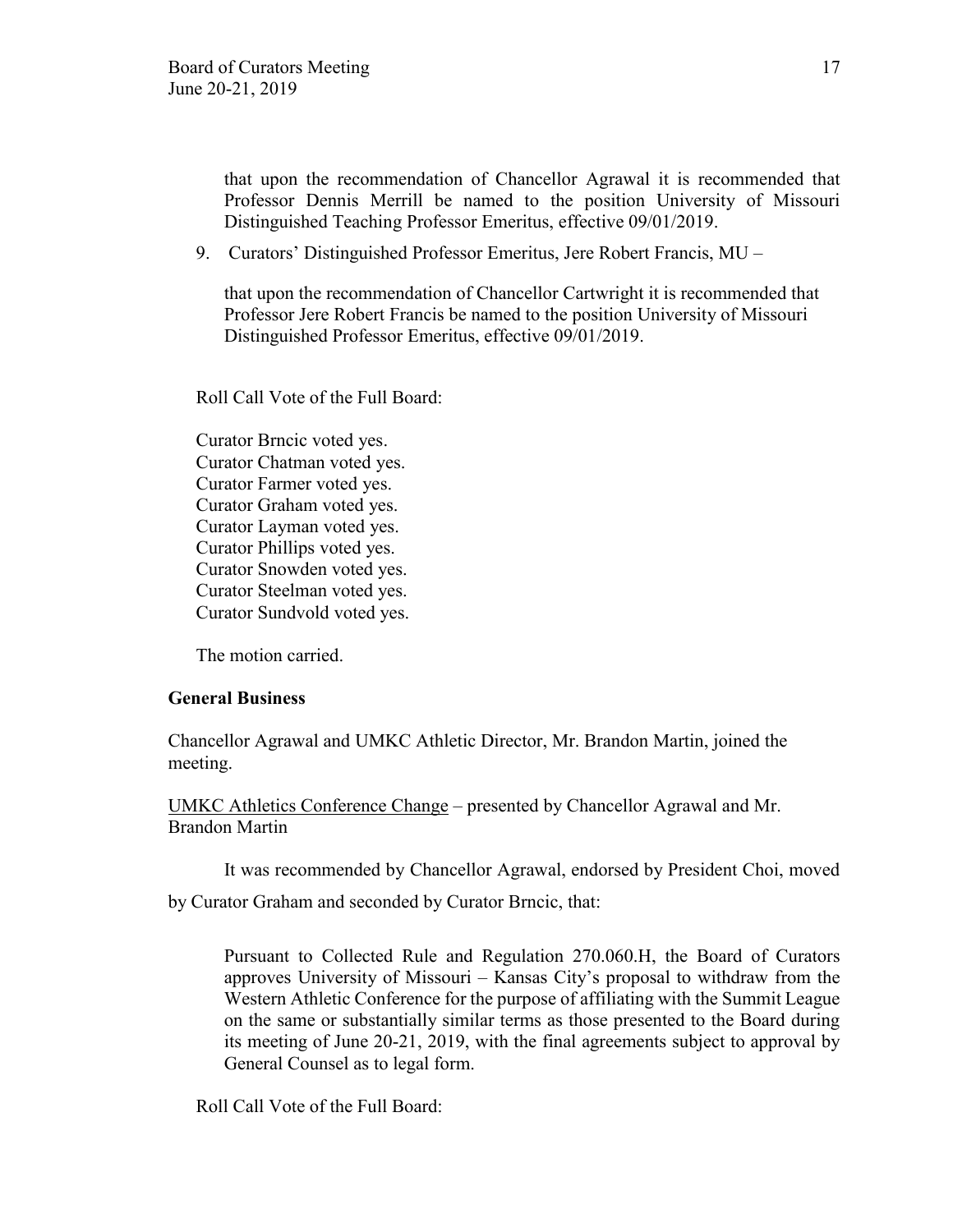Curator Brncic voted yes. Curator Chatman voted yes. Curator Farmer voted yes. Curator Graham voted yes. Curator Layman voted yes. Curator Phillips voted yes. Curator Snowden voted yes. Curator Steelman voted yes. Curator Sundvold voted yes.

The motion carried.

Chancellor Agrawal and Mr. Martin excused themselves from the meeting.

Update on Chief Compliance & Audit Officer Search – Presented by Vice President Ryan Rapp

Vice President Rapp presented an update of the recruitment thus far and candidates.

Ms. Farwell excused herself from the meeting.

#### **Compensation and Human Resources Committee – Executive Session**

# Annual Performance Review, Interim Chief Audit Executive, Michelle Piranio

It was recommended by the Compensation and Human Resources Committee, moved by Curator Snowden and seconded by Curator Steelman, that based on the review of the performance of Interim Chief Audit Executive, Michelle Piranio for the period July 1, 2018 through June 30, 2019, the Board of Curators approves that the base salary of Michelle Piranio be increased by **2.5%**, effective September 1, 2019.

Roll Call Vote of the Full Board:

Curator Brncic voted yes. Curator Chatman was absent for the vote. Curator Farmer voted yes. Curator Graham voted yes. Curator Layman voted yes.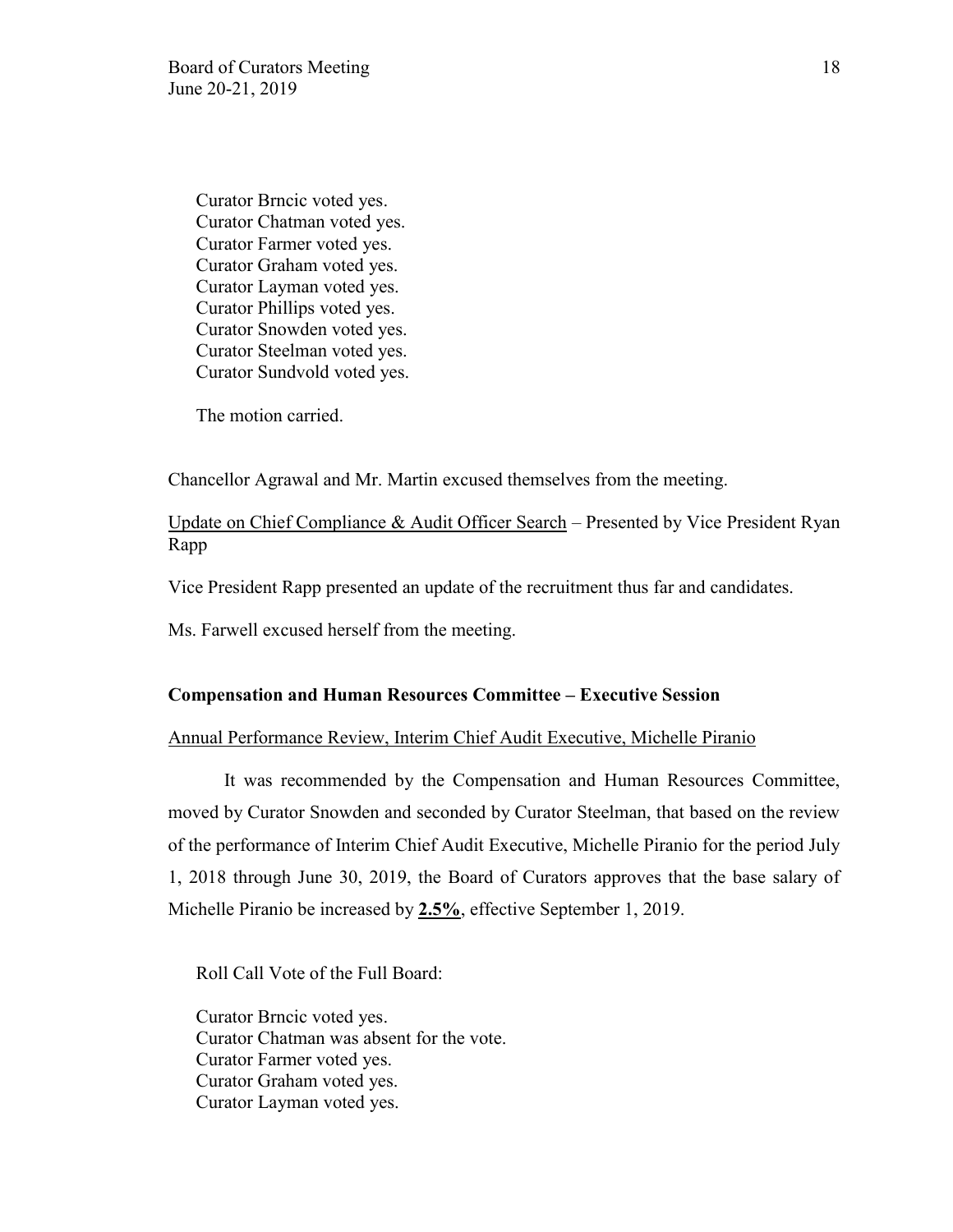Curator Phillips voted yes. Curator Snowden voted yes. Curator Steelman voted yes. Curator Sundvold voted yes.

The motion carried.

#### Annual Performance Review, Secretary of the Board of Curators, Cindy S. Harmon

It was recommended by the Compensation and Human Resources Committee, moved by Curator Snowden and seconded by Curator Graham, that based on the review of the performance of Secretary of the Board of Curators, Cindy S. Harmon for the period July 1, 2018 through June 30, 2019, the Board of Curators approves that the base salary of Cindy S. Harmon be increased by **8%**, effective September 1, 2019.

Roll Call Vote of the Full Board:

Curator Brncic voted yes. Curator Chatman was absent for vote. Curator Farmer voted yes. Curator Graham voted yes. Curator Layman voted yes. Curator Phillips voted yes. Curator Snowden voted yes. Curator Steelman voted yes. Curator Sundvold voted yes.

The motion carried.

Ms. Farwell rejoined the meeting.

#### **General Business**

President's report on personnel and contracts – presented by President Choi

No action taken by the Board.

General Counsel Report – presented by General Counsel Owens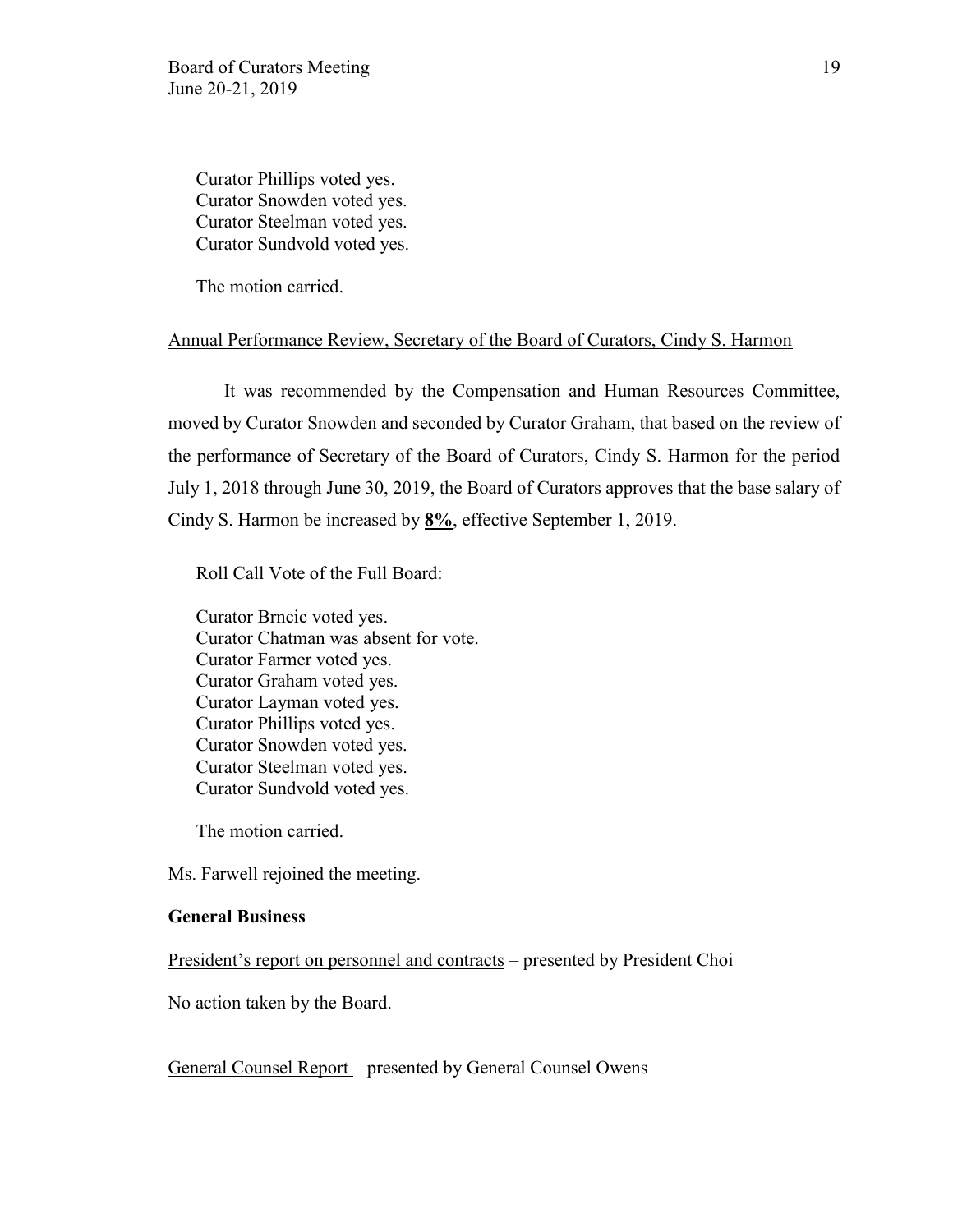No action taken by the Board.

### Adjourn Board of Curators Executive Session

It was moved by Curator Brncic and seconded by Curator Graham that the Board of Curators executive session, June 20-21, 2019, be adjourned.

Roll Call Vote of the Full Board:

Curator Brncic voted yes. Curator Chatman was absent for vote. Curator Farmer voted yes. Curator Graham voted yes. Curator Layman voted yes. Curator Phillips voted yes. Curator Snowden voted yes. Curator Steelman voted yes. Curator Sundvold voted yes.

The motion carried.

The executive session of the Board of Curators meeting adjourned at 6:10 PM on Thursday, June 20, 2019.

# **Friday, June 21, 2019**

## **8:05 A.M. Reconvened Public Session**

A meeting of the University of Missouri Board of Curators was reconvened in public session at 8:05 A.M., on Friday, June 21, 2019, in North 201 A and B of the Memorial Student Union on the University of Missouri-Columbia campus, Columbia, Missouri, pursuant to public notice given of said meeting. Curator Jon T. Sundvold, Chair of the Board of Curators, presided over the meeting.

Present

The Honorable Julia G. Brncic The Honorable Jamie L. Farmer The Honorable Maurice B. Graham The Honorable Jeffrey L. Layman The Honorable John R. Phillips The Honorable Phillip H. Snowden The Honorable David L. Steelman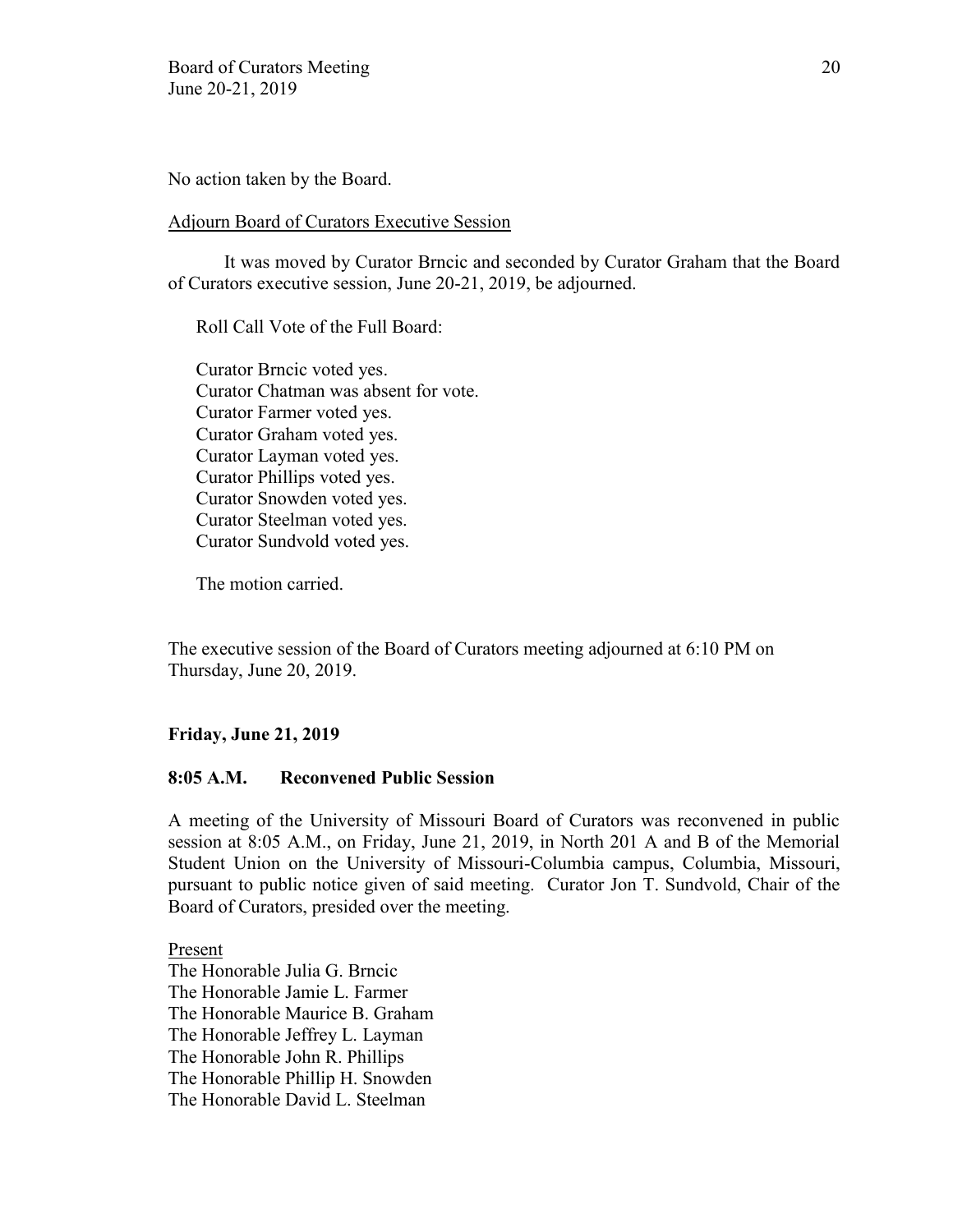The Honorable Jon T. Sundvold

The Honorable Darryl M. Chatman was absent.

#### Also Present

Dr. Mun Y. Choi, President Mr. Stephen J. Owens, General Counsel Ms. Cindy Harmon, Secretary of the Board of Curators Mr. Avery Welker, Student Representative to the Board of Curators Dr. C. Mauli Agrawal, Chancellor, University of Missouri – Kansas City Dr. Gary K. Allen, Vice President for Information Technology Dr. Alexander Cartwright, Chancellor for University of Missouri-Columbia Mr. Jonathan Curtright, Chief Executive Officer, MU Health Ms. Kamrhan Farwell, Chief Marketing and Communications Officer Ms. Marsha Fischer, Chief Human Resources Officer Dr. Thomas F. George, Chancellor for University of Missouri-St. Louis Dr. Steven W. Graham, Senior Associate Vice President for Academic Affairs Ms. Christine Holt, Chief of Staff, UM System Mr. Kevin McDonald, Chief Diversity Officer Dr. Mark McIntosh, Vice President for Research and Economic Development Dr. Chris Maples, Interim Chancellor for Missouri University of Science and Technology Ms. Michelle Piranio, Interim Chief Audit Executive Mr. Ryan D. Rapp, Vice President for Finance Dr. Marshall Stewart, Vice Chancellor, Extension and Engagement Mr. Christian Basi, Director of Media Relations Media representatives

## **General Business**

Collegiate Student Mental Health Discussion – facilitated by Dr. Chris Sullivan, UMSL (slides and information on file for this information item)

The purpose of this discussion was to provide the Board of Curators with information about collegiate mental health in the national and UM contexts. The session was designed to be educational and interactive. A panel discussion included at the table Dr. Patti Fleck, Missouri S&T, Dr. D'Andrea Braddix, UMSL, Dr. Chris Brown, UMKC, Jamie Shutter, MU and Jennifer Mossgraber, UMSL. Presentations also given by Dr. Christy Hutton regarding Sanvello app and by Dr. Keith Herman and Dr. Wendy Reinke regarding the Missouri Prevention Center.

It was moved by Curator Steelman and seconded by Curator Graham, that the Board

of Curators meeting and committee meetings, June 20-21, 2019, be adjourned.